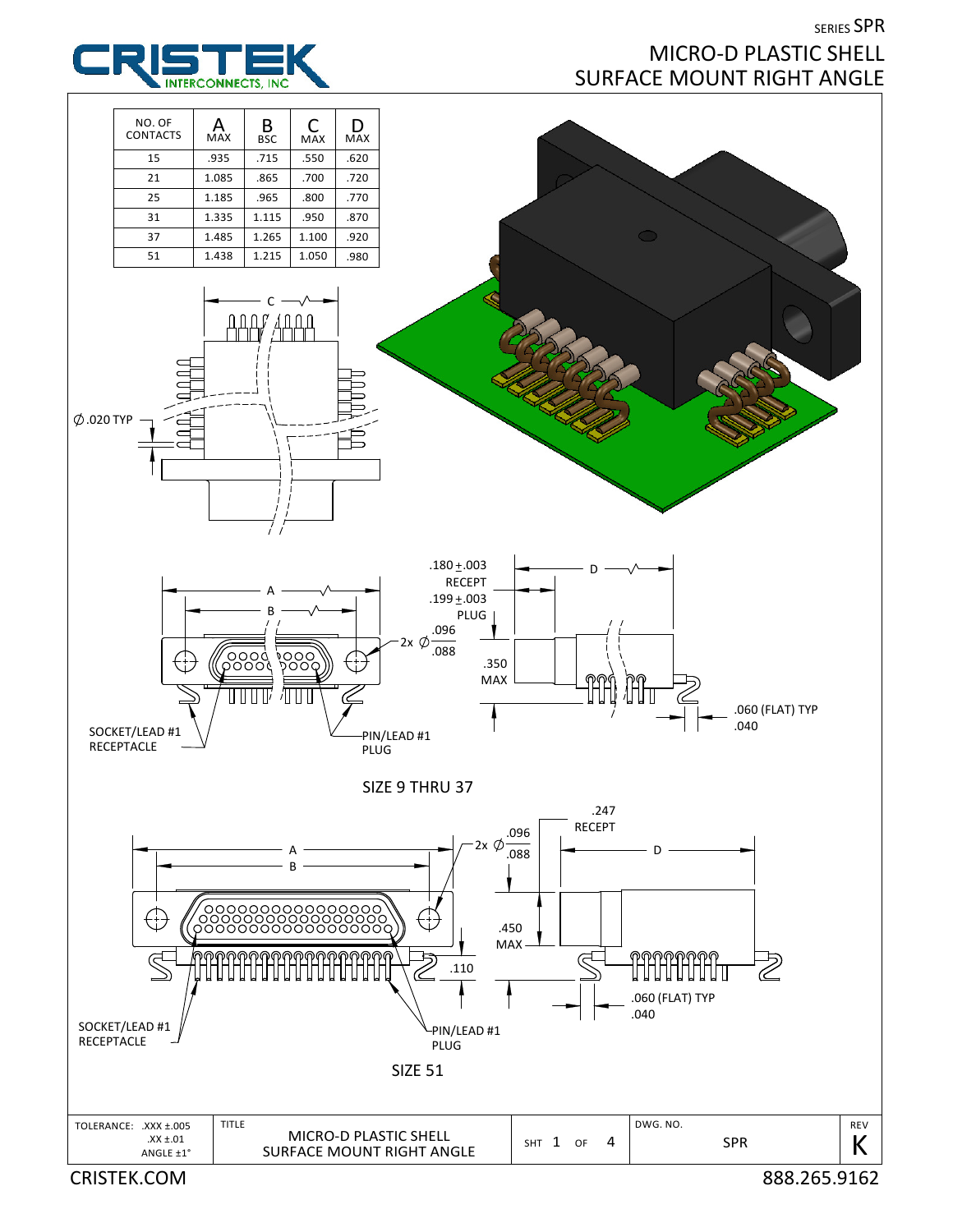

## SERIES SPR MICRO-D PLASTIC SHELL SURFACE MOUNT RIGHT ANGLE

|                                                                                                                                    |                                                                                                                                                 |                                                                                                                                                                                                                                                                                                                                                                                                                                                                                                        | $SPR - X$ XXX - X X T |                                                                                                             |              |
|------------------------------------------------------------------------------------------------------------------------------------|-------------------------------------------------------------------------------------------------------------------------------------------------|--------------------------------------------------------------------------------------------------------------------------------------------------------------------------------------------------------------------------------------------------------------------------------------------------------------------------------------------------------------------------------------------------------------------------------------------------------------------------------------------------------|-----------------------|-------------------------------------------------------------------------------------------------------------|--------------|
|                                                                                                                                    | RIGHT ANGLE MICRO-D<br>$GENDER-$                                                                                                                | SURFACE MOUNT PLASTIC SHELL -<br>1 = RECEPTACLE, SOCKET CONTACTS                                                                                                                                                                                                                                                                                                                                                                                                                                       |                       |                                                                                                             |              |
|                                                                                                                                    | NUMBER OF CONTACTS -<br>021 037<br>025 051                                                                                                      | 2 = PLUG, PIN CONTACTS<br>015 031 (SIZE 9 AVAILABLE WITHOUT STANDOFFS)                                                                                                                                                                                                                                                                                                                                                                                                                                 |                       |                                                                                                             |              |
|                                                                                                                                    | SHELL HARDWARE-<br>$0 = NO$ HARDWARE                                                                                                            | 1 = JACKPOST PER M83513/05 - 07<br>2 = SLOTTED JACKSCREW PER M83513/05 - 05                                                                                                                                                                                                                                                                                                                                                                                                                            |                       |                                                                                                             |              |
| $TBD -$                                                                                                                            |                                                                                                                                                 |                                                                                                                                                                                                                                                                                                                                                                                                                                                                                                        |                       |                                                                                                             |              |
| THREADED INSERT STANDOFF(S) -<br>(OMIT FOR SIZE 9)                                                                                 |                                                                                                                                                 |                                                                                                                                                                                                                                                                                                                                                                                                                                                                                                        |                       |                                                                                                             |              |
|                                                                                                                                    | MATERIALS AND FINISHES ARE IAW MIL-DTL-83513                                                                                                    |                                                                                                                                                                                                                                                                                                                                                                                                                                                                                                        |                       |                                                                                                             |              |
| 1. MATERIALS:<br>PIN/SOCKET CONTACT - COPPER ALLOY<br><b>LEAD - BRASS</b><br>2. FINISH:<br>(LEADS ARE TYPICALLY HOT SOLDER DIPPED) | FOR DETAILS SEE MIL SPEC OR WWW.CRISTEK.COM<br>INSULATOR/BACKSHELL - GLASS FILLED THERMOPLASTIC<br>PIN/SOCKET CONTACT & LEAD - GOLD OVER NICKEL | 3. SPECIFICATIONS:<br>CURRENT RATING ------------------ 3 AMPS MAX<br>TEMPERATURE RATING ---------- - 55° C TO +125° C<br>INSULATION RESISTANCE -------- 5000 MEGOHMS MIN<br>DWV AT SEA LEVEL ---------------- 600 VAC<br>DWV AT 70,000 FT ALTITUDE --- 150 VAC<br>CONTACT RESISTANCE ------------ 8 MILLIOHMS MAX AT 2.5 AMPS<br>LOW LEVEL CONTACT ------------- 10 MILLIOHMS MAX<br>RESISTANCE<br>CONTACT RETENTION ------------- 5 lb MINIMUM AXIAL LOAD<br>ENGAGEMENT FORCE ------------- 6 oz MAX |                       | 4. ADDITIONAL INFORMATION:<br>DESIGN AND PERFORMANCE IN GENERAL<br>ACCORDANCE WITH M83513 WHERE APPLICABLE. |              |
|                                                                                                                                    |                                                                                                                                                 | SEPARATION FORCE --------------- 0.5 oz MIN                                                                                                                                                                                                                                                                                                                                                                                                                                                            |                       |                                                                                                             |              |
| TOLERANCE: .XXX ±.005<br>$XX \pm .01$                                                                                              | TITLE<br><b>SURFACE MOUNT RIGHT ANGLE</b>                                                                                                       | MICRO-D PLASTIC SHELL                                                                                                                                                                                                                                                                                                                                                                                                                                                                                  | SHT 2 OF<br>4         | DWG. NO.<br><b>SPR</b>                                                                                      | REV<br>К     |
| ANGLE ±1°<br><b>CRISTEK.COM</b>                                                                                                    |                                                                                                                                                 |                                                                                                                                                                                                                                                                                                                                                                                                                                                                                                        |                       |                                                                                                             | 888.265.9162 |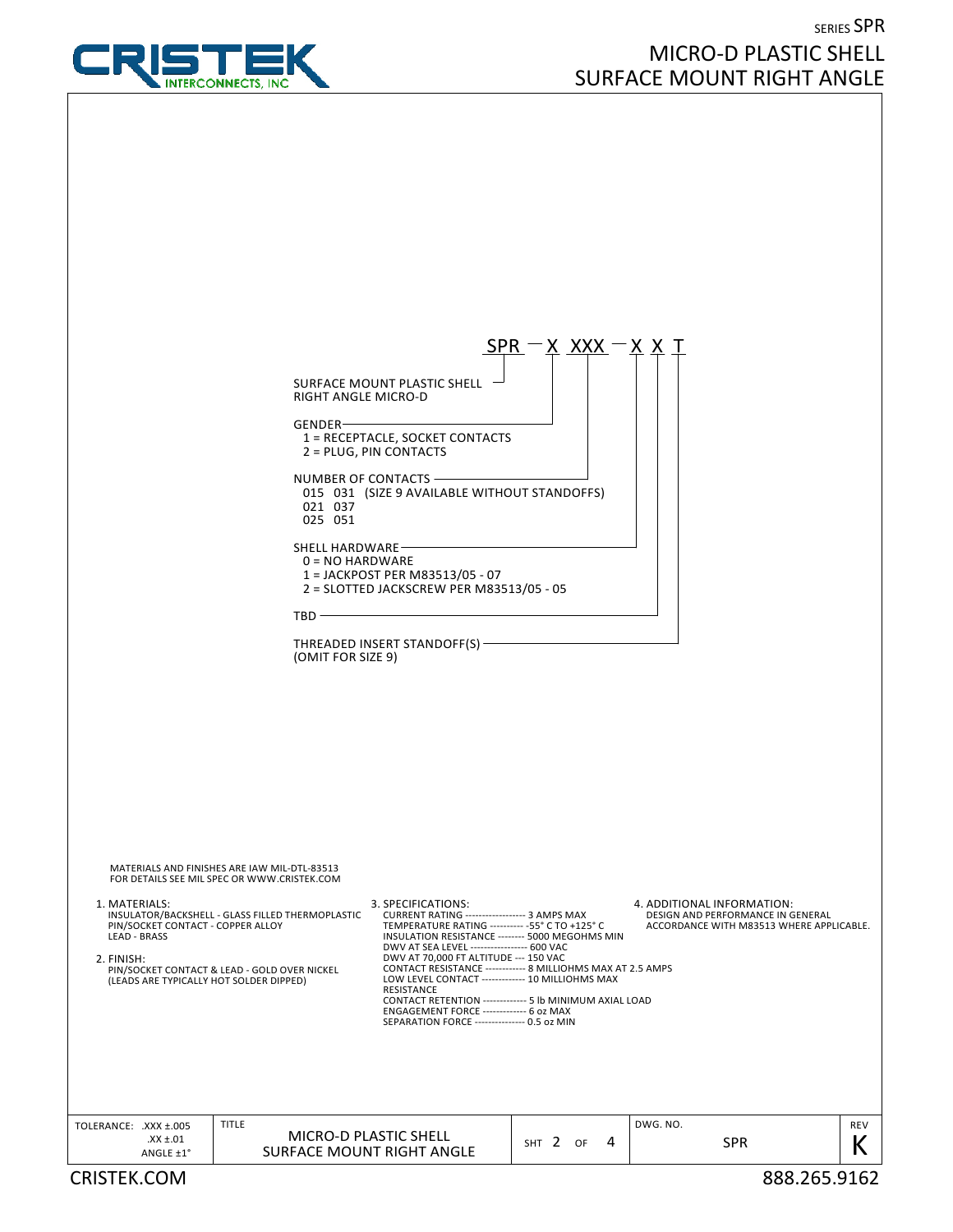SERIES SPR



## MICRO-D PLASTIC SHELL SURFACE MOUNT RIGHT ANGLE